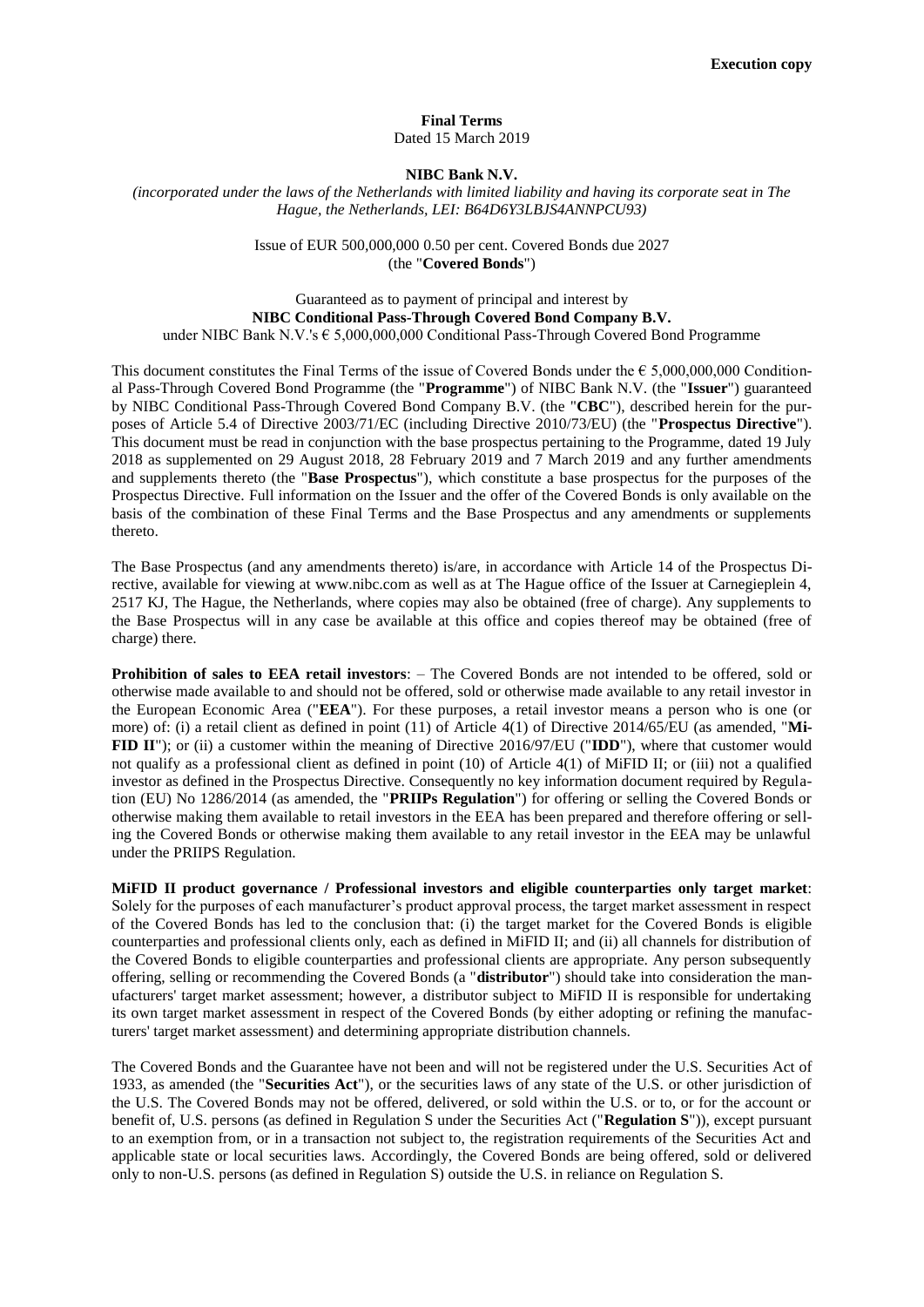These Final Terms are to be read in conjunction with the Terms and Conditions (the "**Terms and Conditions**") set forth in Chapter 7 of the Base Prospectus. The Terms and Conditions as supplemented, amended and/or disapplied by these Final Terms constitute the conditions (the "**Conditions**") of the Covered Bonds. Capitalised terms not defined herein have the same meaning as in the Terms and Conditions. Certain capitalised terms in the Conditions which are not defined therein have the meaning set forth in a master definitions agreement (the "**Master Definitions Agreement**") dated 19 July 2013 as lastly amended and restated on 19 July 2018, as amended, supplemented, restated or otherwise modified from time to time and signed by the Issuer, the CBC, the Security Trustee, the Transferors and certain other parties. All references to numbered Conditions and sections are to Conditions and sections of the Terms and Conditions set forth in Chapter 7 of the Base Prospectus.

| 1. | (i) Issuer:                           |                                    | NIBC Bank N.V.                                                                                                                                                                                                                                                                                                                                         |
|----|---------------------------------------|------------------------------------|--------------------------------------------------------------------------------------------------------------------------------------------------------------------------------------------------------------------------------------------------------------------------------------------------------------------------------------------------------|
|    | $(ii)$ CBC:                           |                                    | NIBC Conditional Pass-Through Covered Bond Company<br>B.V.                                                                                                                                                                                                                                                                                             |
| 2. | (i) Series Number:                    |                                    | 1761                                                                                                                                                                                                                                                                                                                                                   |
|    |                                       | (ii) Tranche Number:               | 1                                                                                                                                                                                                                                                                                                                                                      |
| 3. | Currency:                             |                                    | Euro ("EUR")                                                                                                                                                                                                                                                                                                                                           |
| 4. |                                       | <b>Aggregate Nominal Amount</b>    | EUR 500,000,000                                                                                                                                                                                                                                                                                                                                        |
| 5. |                                       | Issue Price of Tranche:            | 99.237 per cent. of the Aggregate Nominal Amount                                                                                                                                                                                                                                                                                                       |
| 6. | (i)                                   | Specified Denomination(s):         | EUR 100,000 plus integral multiples of EUR 100,000<br>thereafter. For the avoidance of any doubt, no specified<br>denominations below EUR 100,000 will be issued.                                                                                                                                                                                      |
|    | (ii)                                  | <b>Calculation Amount</b>          | EUR 100,000                                                                                                                                                                                                                                                                                                                                            |
| 7. | (i)                                   | <b>Issue Date:</b>                 | 19 March 2019                                                                                                                                                                                                                                                                                                                                          |
|    | (ii)                                  | <b>Interest Commencement Date:</b> | For the Fixed Rate period (the period from (and including) the<br>Issue Date to (but excluding) the Maturity Date or, if earlier,<br>the date on which a Breach of Amortisation Test Notice has<br>been served): the Issue Date.                                                                                                                       |
|    |                                       |                                    | For the extension Fixed Rate period (the period from (and<br>including) the Maturity Date or if earlier, the date on which a<br>Breach of Amortisation Test Notice has been served to (but<br>excluding) the Extended Due for Payment Date): the Maturity<br>Date or, if earlier, the date on which a Breach of Amortisation<br>Test Notice is served. |
| 8. | <b>Maturity Date:</b>                 |                                    | 19 March 2027                                                                                                                                                                                                                                                                                                                                          |
|    | <b>Extended Due for Payment Date:</b> |                                    | 19 March 2059                                                                                                                                                                                                                                                                                                                                          |
| 9. | <b>Interest Basis:</b>                |                                    | For the Fixed Rate period (the period from (and including) the<br>Issue Date to (but excluding) the Maturity Date or, if earlier,<br>the date on which a Breach of Amortisation Test Notice has<br>been served):                                                                                                                                       |
|    |                                       |                                    | 0.50 per cent. Fixed Rate per annum.                                                                                                                                                                                                                                                                                                                   |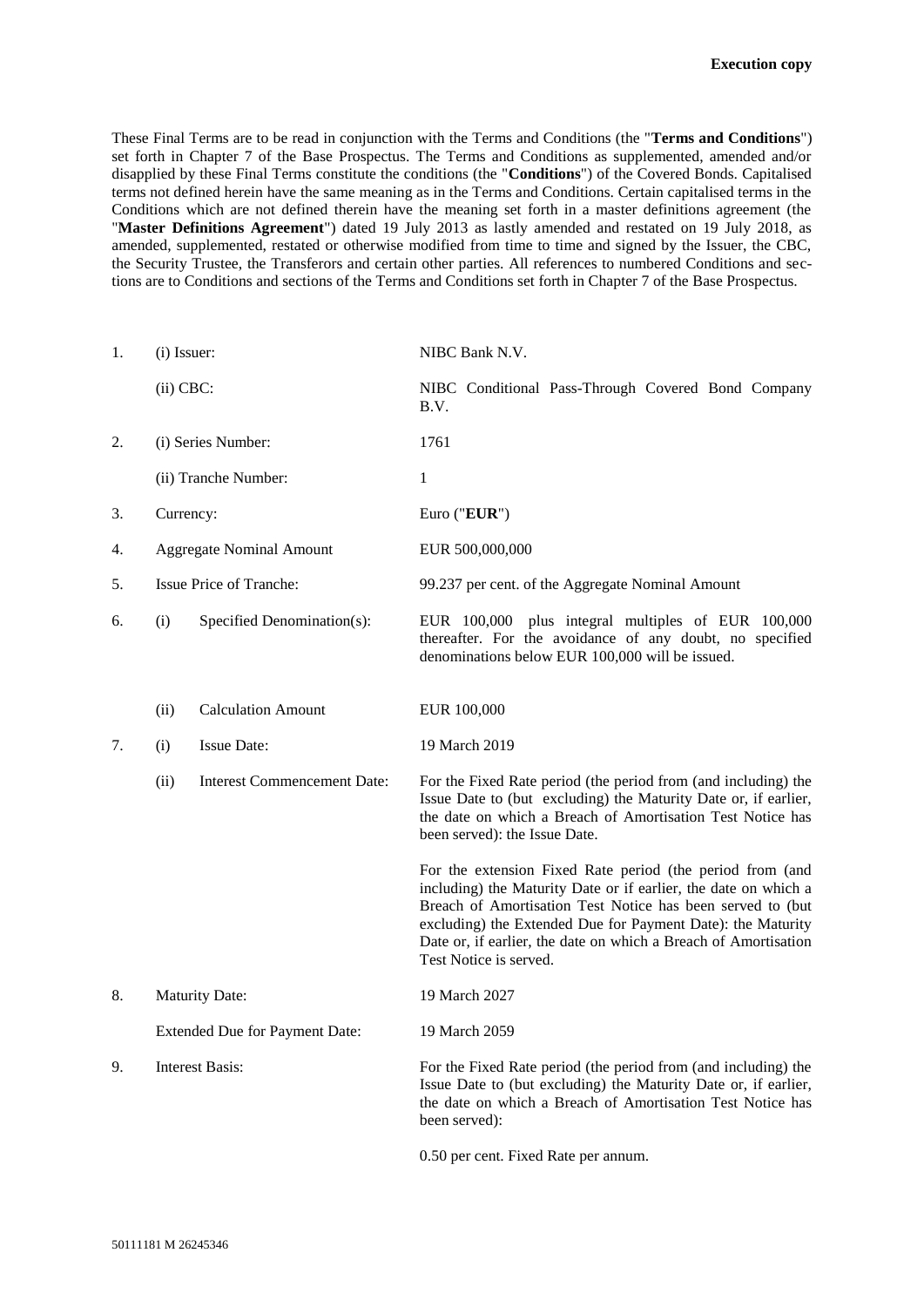If payment of the Guaranteed Final Redemption Amount is deferred in whole or in part, for the period from (and including) the Maturity Date or, if earlier, the date on which a Breach of Amortisation Test Notice has been served to (and excluding) the Extended Due for Payment Date:

0.50 per cent Fixed Rate per annum

| 10. | Redemption/Payment Basis:                                | Redemption at par                                                              |
|-----|----------------------------------------------------------|--------------------------------------------------------------------------------|
| 11. | Change of Interest Basis or Redemption<br>Payment Basis: | Not Applicable                                                                 |
| 12. | Put/Call Options:                                        | Not Applicable                                                                 |
| 13. | Status of the Covered Bonds:                             | Unsubordinated, unsecured, guaranteed                                          |
| 14. | Status of the Guarantee:                                 | Unsubordinated, secured (indirectly, through a parallel debt),<br>unguaranteed |
| 15. | Method of Distribution:                                  | Syndicated                                                                     |

## **PROVISIONS RELATING TO INTEREST (IF ANY) PAYABLE**

| 16. | <b>Fixed Rate Covered Bond Provisions</b>                   |                                                     | Applicable to but excluding the Maturity Date, or if<br>earlier, the date on which a Breach of Amortisation Test No-<br>tice has been served                                                          |
|-----|-------------------------------------------------------------|-----------------------------------------------------|-------------------------------------------------------------------------------------------------------------------------------------------------------------------------------------------------------|
|     | (i)                                                         | $Rate(s)$ of Interest:                              | 0.50 per cent. per annum payable annually in arrear                                                                                                                                                   |
|     | (ii)                                                        | Interest Payment Date(s):                           | 19 March in each year up to and including the Maturity Date,<br>or if earlier, the date on which a Breach of Amortisation Test<br>Notice has been served, subject to the Business Day Conven-<br>tion |
|     | (iii)                                                       | Fixed Coupon Amount(s):                             | EUR 500 per Calculation Amount                                                                                                                                                                        |
|     | (iv)<br>(v)                                                 | Broken Amount(s):<br><b>Business Day Convention</b> | Not Applicable                                                                                                                                                                                        |
|     |                                                             | - Business Day Convention                           | Following Business Day Convention                                                                                                                                                                     |
|     |                                                             | - Adjustment or Unadjustment<br>for Interest Period | Unadjusted                                                                                                                                                                                            |
|     | $(v_i)$                                                     | Fixed Day Count Fraction:                           | Actual/Actual (ICMA)                                                                                                                                                                                  |
| 17. | <b>Floating Rate Covered Bond Provisions Not Applicable</b> |                                                     |                                                                                                                                                                                                       |

# 18. **Fixed Rate Covered Bond Provisions**  (also applicable for each Floating Rate Covered Bond which switches to a Fixed Rate Covered Bond) Applicable from and including the Maturity Date if payment of the Guaranteed Final Redemption Amount is deferred in whole or in part or, if earlier, applicable from and including the date on which a Breach of the Amortisation Test Notice is served. (i) Rate(s) of Interest: 0.50 per cent. per annum payable monthly in arrear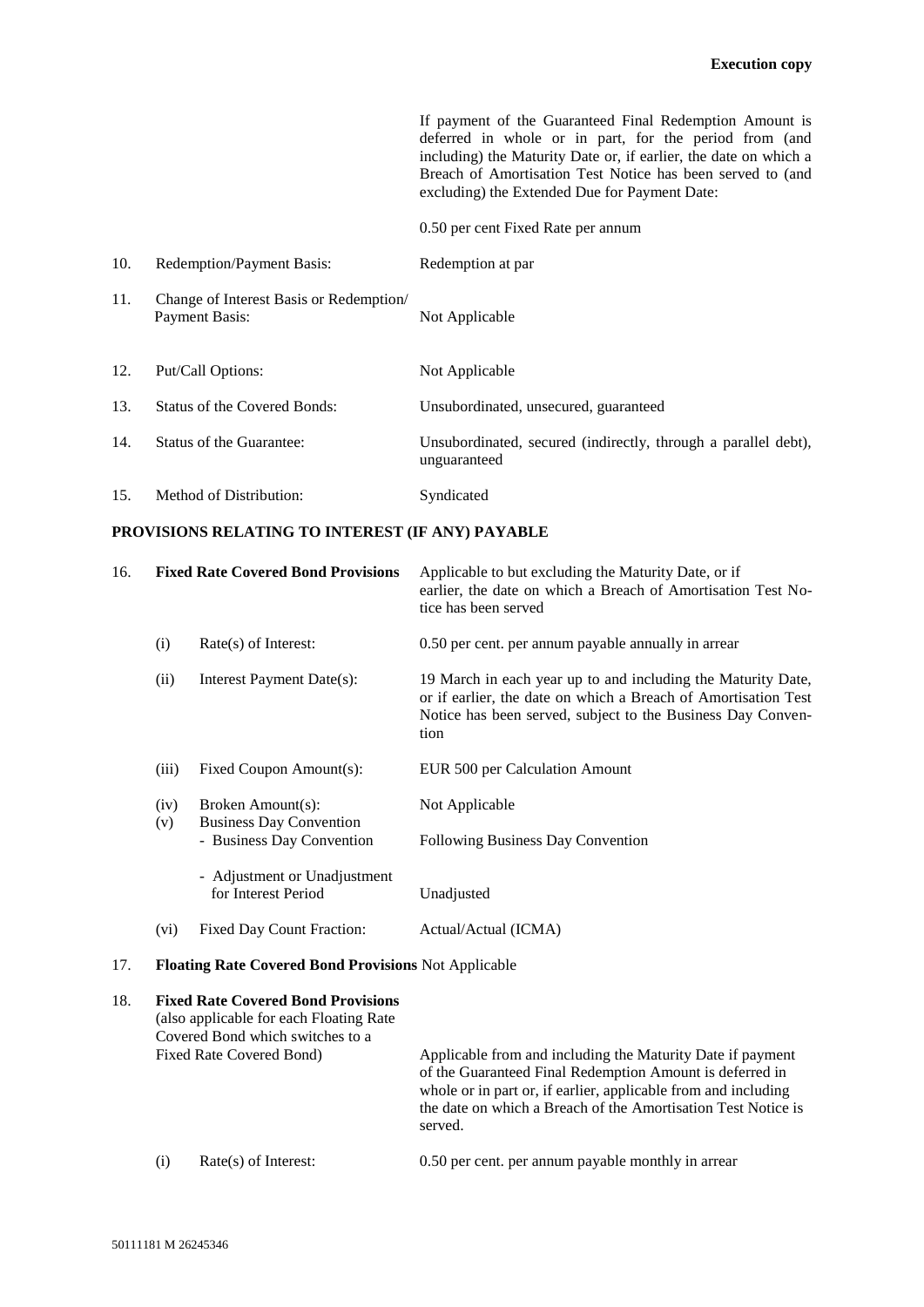| (ii)  | Interest Payment Date(s):                                                                                          | Each CBC Payment Date after the earlier of (i) the Maturity<br>Date up to and including the Extended Due for Payment Date<br>and (ii) the date on which a Breach of Amortisation Test No-<br>tice is served, up to and including the Extended Due for Pay-<br>ment Date, if applicable subject to the Business Day Conven-<br>tion. |
|-------|--------------------------------------------------------------------------------------------------------------------|-------------------------------------------------------------------------------------------------------------------------------------------------------------------------------------------------------------------------------------------------------------------------------------------------------------------------------------|
| (iii) | Interest Period:                                                                                                   | For each Interest Payment Date the period from and including<br>the previous Interest Payment Date to but excluding that Inter-<br>est Payment Date.                                                                                                                                                                                |
| (iv)  | <b>Business Day Convention</b><br>- Business Day Convention<br>- Adjustment or Unadjustment<br>for Interest Period | <b>Following Business Day Convention</b><br>Unadjusted                                                                                                                                                                                                                                                                              |
| (v)   | <b>Fixed Day Count Fraction:</b>                                                                                   | Actual/Actual (ICMA)                                                                                                                                                                                                                                                                                                                |

## **PROVISIONS RELATING TO REDEMPTION**

| 19. | <b>Issuer Call:</b>            | Not Applicable                     |
|-----|--------------------------------|------------------------------------|
| 20. | <b>Investor Put:</b>           | Not Applicable                     |
| 21. | <b>Final Redemption Amount</b> | EUR 100,000 per Calculation Amount |

22. Early Redemption Amount(s) per Calculation Amount of each Covered Bond payable on redemption for taxation reasons, or on acceleration following an Issuer Event of Default as against the Issuer or a CBC Event of Default or other early redemption: As specified in Condition 7(e).

## **GENERAL PROVISIONS APPLICABLE TO THE COVERED BONDS**

23. Form of Covered Bonds: Bearer form

Temporary Global Covered Bond exchangeable for a Permanent Global Covered Bond which is exchangeable for Definitive Covered Bonds only upon the occurrence of an Exchange Event.

24. New Global Note form: Applicable

- 25. a) Exclusion of set-off: Not Applicable
	- b) German Insurers: Not Applicable
- 26. Additional Financial Centre(s) or other special provisions relating to payment Dates: TARGET 2
- 27. Talons for future Coupons to be attached to Definitive Covered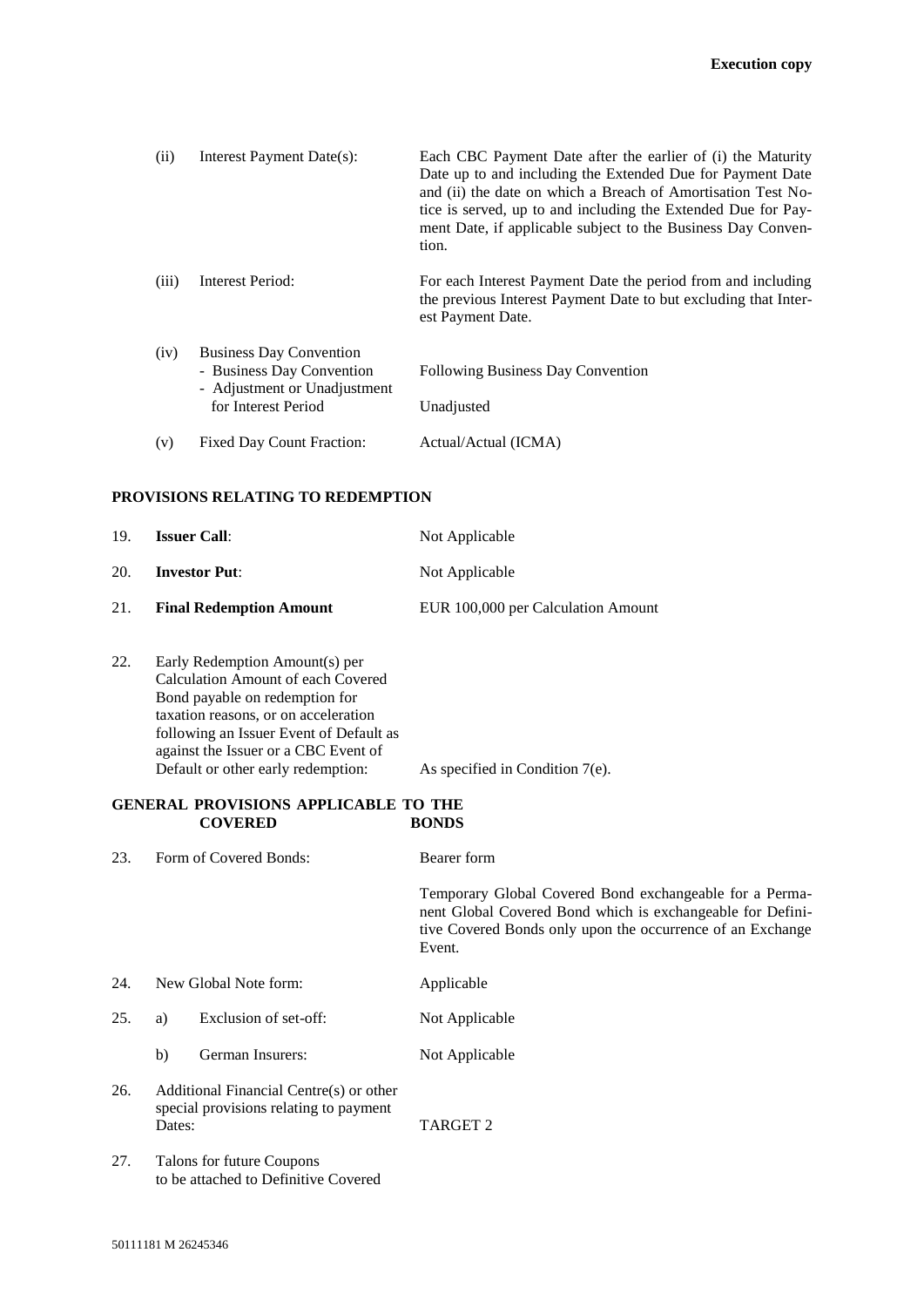|                     | Bonds (and dates on which such Talons<br>mature): | Yes, as the Covered Bonds may have more than 27 coupon<br>payments, Talons may be required if, on exchange into<br>definitive form, more than 27 coupon payments are still to be<br>made. |  |  |
|---------------------|---------------------------------------------------|-------------------------------------------------------------------------------------------------------------------------------------------------------------------------------------------|--|--|
| 28.                 | <b>Consolidation Provisions</b>                   | The provisions of Condition 18 apply                                                                                                                                                      |  |  |
| <b>DISTRIBUTION</b> |                                                   |                                                                                                                                                                                           |  |  |

| 29. | Method of distribution:                                    |                                                                | Syndicated                                                                                                                                                                              |
|-----|------------------------------------------------------------|----------------------------------------------------------------|-----------------------------------------------------------------------------------------------------------------------------------------------------------------------------------------|
|     | (i)                                                        | If syndicated, names of<br>Managers:                           | (a) Joint-Lead Managers<br>ABN AMRO Bank N.V.<br>Commerzbank A.G.<br>Coöperatieve Rabobank U.A.<br>Landesbank Baden-Württemberg<br>NIBC Bank N.V.                                       |
|     |                                                            |                                                                | (b) Co-Lead Managers<br>DZ BANK AG Deutsche Zentral-Genossenschaftsbank,<br>Frankfurt am Main<br>Norddeutsche Landesbank - Girozentrale -                                               |
|     | (ii)                                                       | Stabilising Manager (if any):                                  | Not Applicable                                                                                                                                                                          |
| 30. | If non-syndicated, name and address of<br>relevant Dealer: |                                                                | Not Applicable                                                                                                                                                                          |
|     |                                                            | <b>OTHER PROVISIONS</b>                                        |                                                                                                                                                                                         |
| 31. | U.S. Selling Restrictions:                                 |                                                                | Reg S Compliance/ TEFRA D                                                                                                                                                               |
| 32. | Listing                                                    |                                                                |                                                                                                                                                                                         |
|     | (i)                                                        | Listing                                                        | <b>Euronext Amsterdam</b>                                                                                                                                                               |
|     | (ii)                                                       | Admission to trading:                                          | Application has been made for the Covered Bonds to be admit-<br>ted to trading on the regulated market on the official list of Eu-<br>ronext Amsterdam with effect from the Issue Date. |
|     | (iii)                                                      | Estimate of total expenses related<br>to admission to trading: | EUR 6,325                                                                                                                                                                               |
| 33. | Ratings:                                                   |                                                                | The Covered Bonds to be issued are<br>expected to be rated:                                                                                                                             |
|     | S&P Global Ratings Europe Limited:                         |                                                                | 'AAA'                                                                                                                                                                                   |
|     | <b>Fitch Ratings Limited:</b>                              |                                                                | 'AAA'                                                                                                                                                                                   |
|     | Registration of Rating Agency:                             |                                                                | S&P Global Ratings Europe Limited and Fitch Ratings<br>Limited are established in the EEA and registered under<br>Regulation (EU) No 1060/2009, as amended (the "CRA<br>Regulation").   |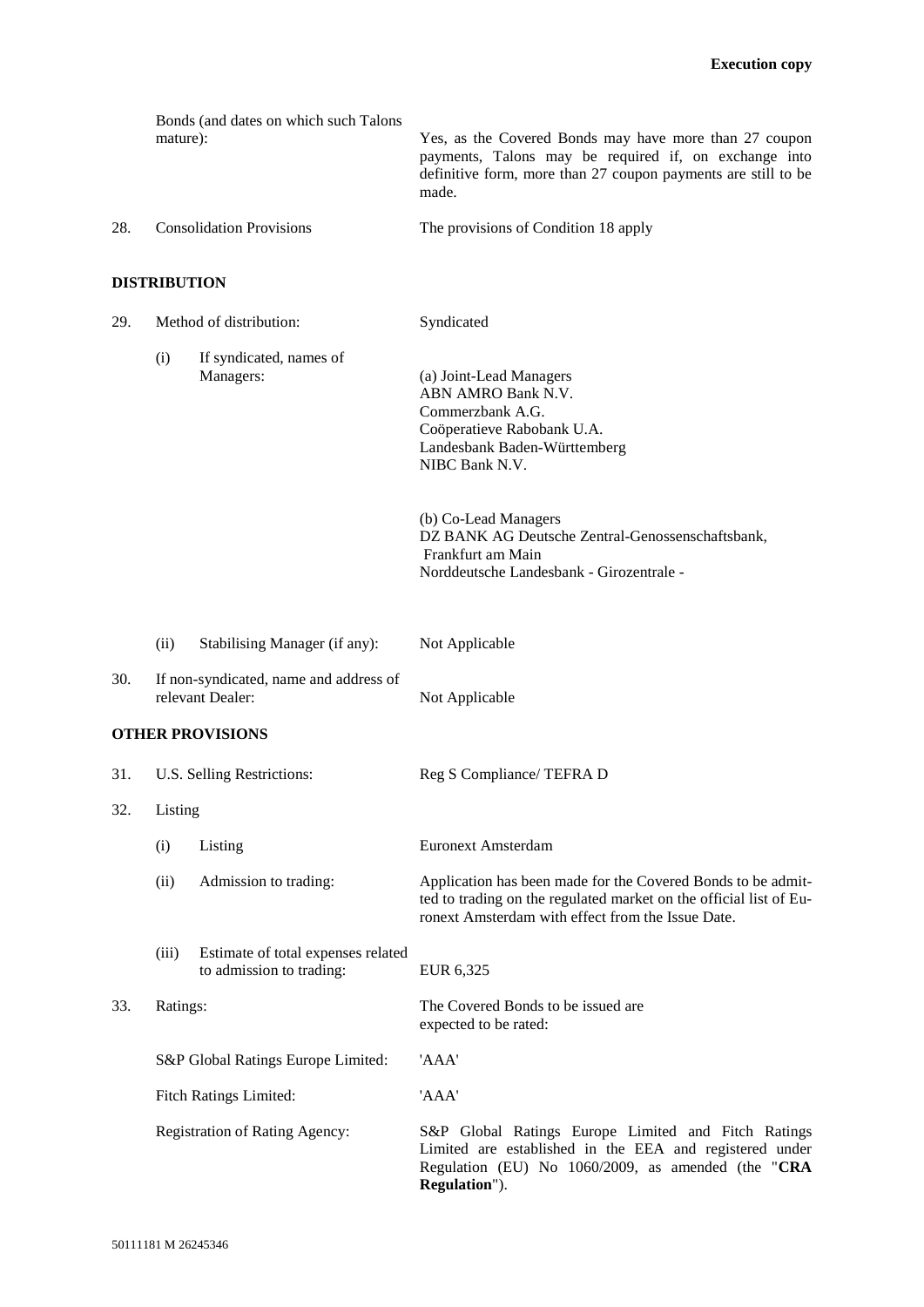| 34.                                          |                                                                                                                                                                             | Notification:                                                                                   | Not applicable                                                                                                                                                                                                                                                                                                                                                                                                                                                                                                                                      |
|----------------------------------------------|-----------------------------------------------------------------------------------------------------------------------------------------------------------------------------|-------------------------------------------------------------------------------------------------|-----------------------------------------------------------------------------------------------------------------------------------------------------------------------------------------------------------------------------------------------------------------------------------------------------------------------------------------------------------------------------------------------------------------------------------------------------------------------------------------------------------------------------------------------------|
| 35.                                          | <b>Interests of Natural and Legal Persons Involved in the Issue</b>                                                                                                         |                                                                                                 |                                                                                                                                                                                                                                                                                                                                                                                                                                                                                                                                                     |
|                                              | Save as discussed in "Subscription and Sale", so far as the Issuer is aware, no person involved in the<br>issue of the Covered Bonds has an interest material to the offer. |                                                                                                 |                                                                                                                                                                                                                                                                                                                                                                                                                                                                                                                                                     |
| 36.                                          |                                                                                                                                                                             | Reasons for the Offer:                                                                          | Not applicable                                                                                                                                                                                                                                                                                                                                                                                                                                                                                                                                      |
| 37.                                          |                                                                                                                                                                             | Estimated net proceeds and total expenses                                                       |                                                                                                                                                                                                                                                                                                                                                                                                                                                                                                                                                     |
|                                              | (i)                                                                                                                                                                         | Estimated net proceeds                                                                          | EUR 494,885,000                                                                                                                                                                                                                                                                                                                                                                                                                                                                                                                                     |
|                                              | (ii)                                                                                                                                                                        | Estimated total expenses:                                                                       | Not Applicable                                                                                                                                                                                                                                                                                                                                                                                                                                                                                                                                      |
| 38.<br>Yield (Fixed Rate Covered Bonds only) |                                                                                                                                                                             |                                                                                                 |                                                                                                                                                                                                                                                                                                                                                                                                                                                                                                                                                     |
|                                              |                                                                                                                                                                             | Indication of yield:                                                                            | 0.598 per cent. per annum<br>The yield is calculated at the Issue Date on the basis of the<br>Issue Price. It is not an indication of future yield.                                                                                                                                                                                                                                                                                                                                                                                                 |
| 39.                                          | Operational Information                                                                                                                                                     |                                                                                                 |                                                                                                                                                                                                                                                                                                                                                                                                                                                                                                                                                     |
|                                              | (i)                                                                                                                                                                         | ISIN:                                                                                           | XS1964577396                                                                                                                                                                                                                                                                                                                                                                                                                                                                                                                                        |
|                                              | (ii)                                                                                                                                                                        | Common Code:                                                                                    | 196457739                                                                                                                                                                                                                                                                                                                                                                                                                                                                                                                                           |
|                                              | (iii)                                                                                                                                                                       | <b>WKN</b> Code:                                                                                | A2RZGM                                                                                                                                                                                                                                                                                                                                                                                                                                                                                                                                              |
|                                              | (iv)                                                                                                                                                                        | Other relevant code:                                                                            | Not Applicable                                                                                                                                                                                                                                                                                                                                                                                                                                                                                                                                      |
|                                              | (v)                                                                                                                                                                         | New Global Note intended to be<br>held in a manner which would<br>allow Eurosystem eligibility: | Yes                                                                                                                                                                                                                                                                                                                                                                                                                                                                                                                                                 |
|                                              |                                                                                                                                                                             |                                                                                                 | Yes. Note that the designation "yes" simply means that the<br>Covered Bonds are intended upon issue to be deposited with<br>one of the ICSDs as common safekeeper and does not neces-<br>sarily mean that the Covered Bonds will be recognised as eli-<br>gible collateral for Eurosystem monetary policy and intra day<br>credit operations by the Eurosystem either upon issue or at any<br>or all times during their life. Such recognition will depend up-<br>on the ECB being satisfied that Eurosystem eligibility criteria<br>have been met. |
|                                              | (vi)                                                                                                                                                                        | Offer Period:                                                                                   | Not Applicable                                                                                                                                                                                                                                                                                                                                                                                                                                                                                                                                      |
|                                              | (vii)                                                                                                                                                                       | Delivery:                                                                                       | Delivery against payment                                                                                                                                                                                                                                                                                                                                                                                                                                                                                                                            |
|                                              | (viii)                                                                                                                                                                      | Payment:                                                                                        | As agreed between the Issuer and the Managers                                                                                                                                                                                                                                                                                                                                                                                                                                                                                                       |
|                                              | (ix)                                                                                                                                                                        | Settlement Procedure:                                                                           | Not Applicable                                                                                                                                                                                                                                                                                                                                                                                                                                                                                                                                      |
|                                              | (x)                                                                                                                                                                         | Clearing System:                                                                                | Euroclear/Clearstream Luxembourg                                                                                                                                                                                                                                                                                                                                                                                                                                                                                                                    |
| 40.                                          | Additional paying agent (if any):                                                                                                                                           |                                                                                                 | Not Applicable                                                                                                                                                                                                                                                                                                                                                                                                                                                                                                                                      |

41. Listing Application